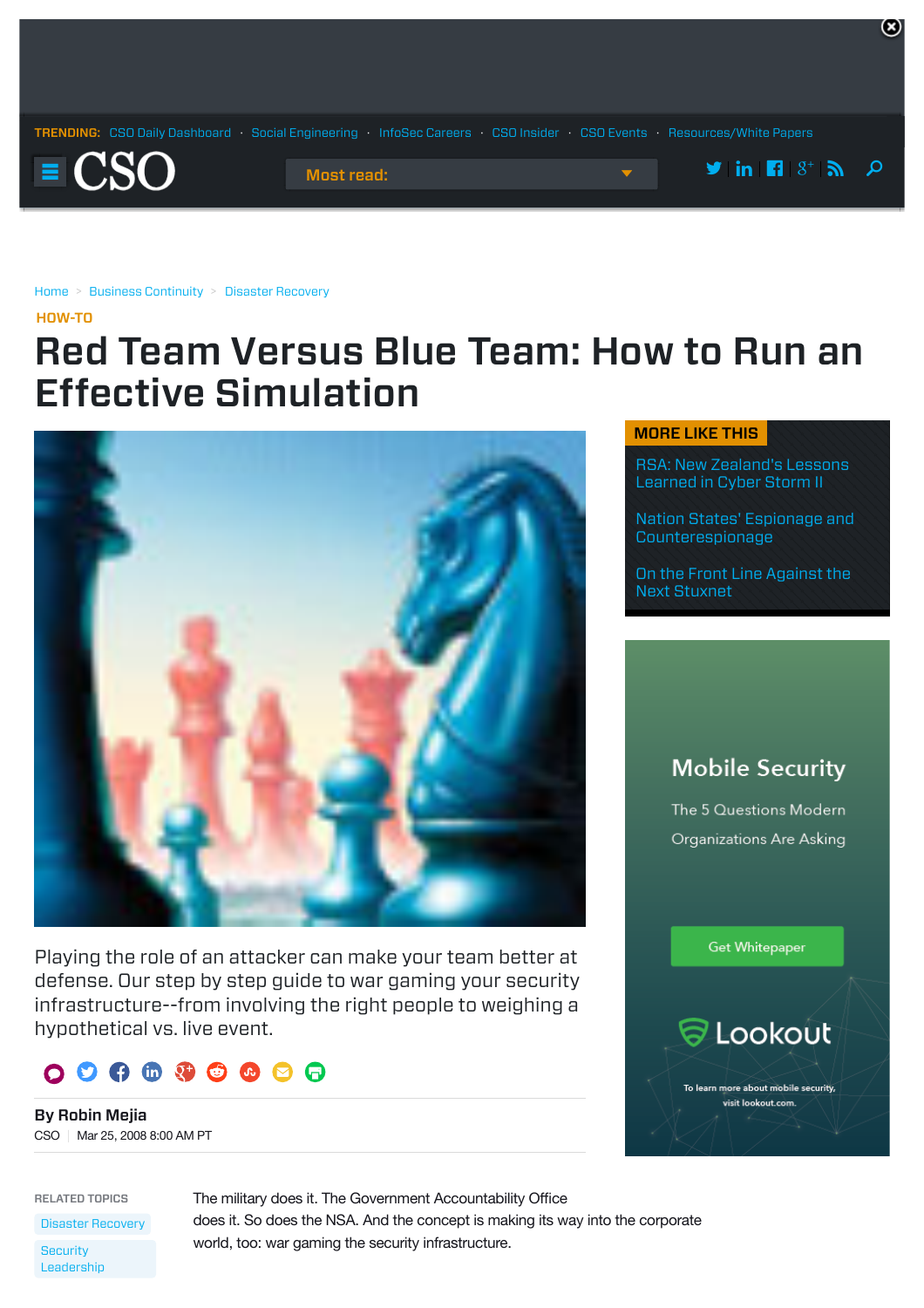[Physical Security](http://www.csoonline.com/category/physical-security) [Data Protection](http://www.csoonline.com/category/data-protection)

**Red team-blue team exercises** take their name from their military antecedents. The idea is simple: One group of security pros--a red team--attacks something, and an opposing group--the blue team--defends it. Originally, the exercises were used by [the military to test force-readiness. They have also been used to test physical](http://www.csoonline.com/topic/221490/Physical_Security) security of sensitive sites like nuclear facilities and the Department of Energy's National Laboratories and Technology Centers. In the '90s, experts began using red team-blue team exercises to test information security systems.



However, companies in any industry can benefit from a red team-blue team exercise. SANS hosted a cyberwarfare event at its 2007 Las Vegas trainings in which a red team attacked a fake company it called GIAC Enterprises, supposedly the world's largest provider of fortunes for fortune cookies. In February of this year, [eBay ran a red-team exercise](http://www.csoonline.com/article/217077) with various CISO and vendor invitees. For those who missed the fortune cookie attack or eBay's confab, we've collected tips on how to get the most out of your own infosecurity red team-blue team simulation.

### MORE ON CSO: 10 [ways to prep for – and ace – a security job](http://www.csoonline.com/article/2134284/security-industry/10-ways-to-prep-for--ndash--and-ace--ndash--a-security-job-interview.html#tk.cso-infsb) interview

#### **Get the Right People to Your Red Team-Blue Team Kickoff Meeting**



#### **Business** continuity and disaster recovery [planning: The](http://www.csoonline.com/article/2118605/pandemic-preparedness/pandemic-preparedness-business-continuity-and-disaster-recovery-planning-the-basics.html) basics

Good business continuity plans will keep your company up and running through interruptions of any kind:

[READ NOW](http://www.csoonline.com/article/2118605/pandemic-preparedness/pandemic-preparedness-business-continuity-and-disaster-recovery-planning-the-basics.html)

"I start by getting the admin and security people in the same room," says Michael Assante, an infrastructure protection strategist at Idaho National Laboratory (INL). "I have the security team do a thorough analysis of what we have in place." This is one of the easiest ways to identify security vulnerabilities, and it also helps with an issue key to any successful red team-blue team exercise: buy in. Yes, it's one of the most overused phrases in a consultant's vocabulary, but the approval of management and employees is essential when testing information security systems. The goal of a red team-blue team exercise is not just to identify holes in security, but to train security personnel and management. If not everyone agrees on the value of the exercise, it can quickly devolve into defensive posturing and wasted time. After all, you may be asking higher-ups for the time and budget required to fix flaws the exercise discovers. An initial assessment may identify changes that need to be made. Then, it's time to get started.

#### **Attack the Whiteboard**

The simplest version of a red team-blue team exercise requires little more than a conference table. Divide your security staff into teams, and spend an afternoon talking through possible attack-defend scenarios. The key element for success is a red team that can get into the mind-set of an attacker. "Red-teaming is a thought process," explains Tom Anderson of INL. "The problem with having the people who built [the security system] do it is they have an interest in protecting it." To combat self-interest and homogeneity,

Anderson and Assante create diversified teams where experts from INL work alongside staff from the company they're assisting. That's not to say you can't do it on your own, but it's important to at least try to think like an outsider. "A lot of times when we develop security systems, it's to keep the honest person honest," explains Assante. An attacker will disregard more than rules; he or she will disregard the company's norms. Consider who your attackers may be. Power plants may be targeted by terrorists. Banks by criminals. Anyone by a disgruntled ex-employee. It can take time and effort to step back and view the system like an outsider, or even an insider who intends to harm. One of the values of a [tabletop exercise](http://www.csoonline.com/article/219719/Security_Simulations_This_Is_Only_A_Test) is that it lets players consider the system as a whole. Most companies that don't house nuclear materials are unlikely to engage in full-scale physical exercises with armed forces storming their building, but it's important to consider physical security when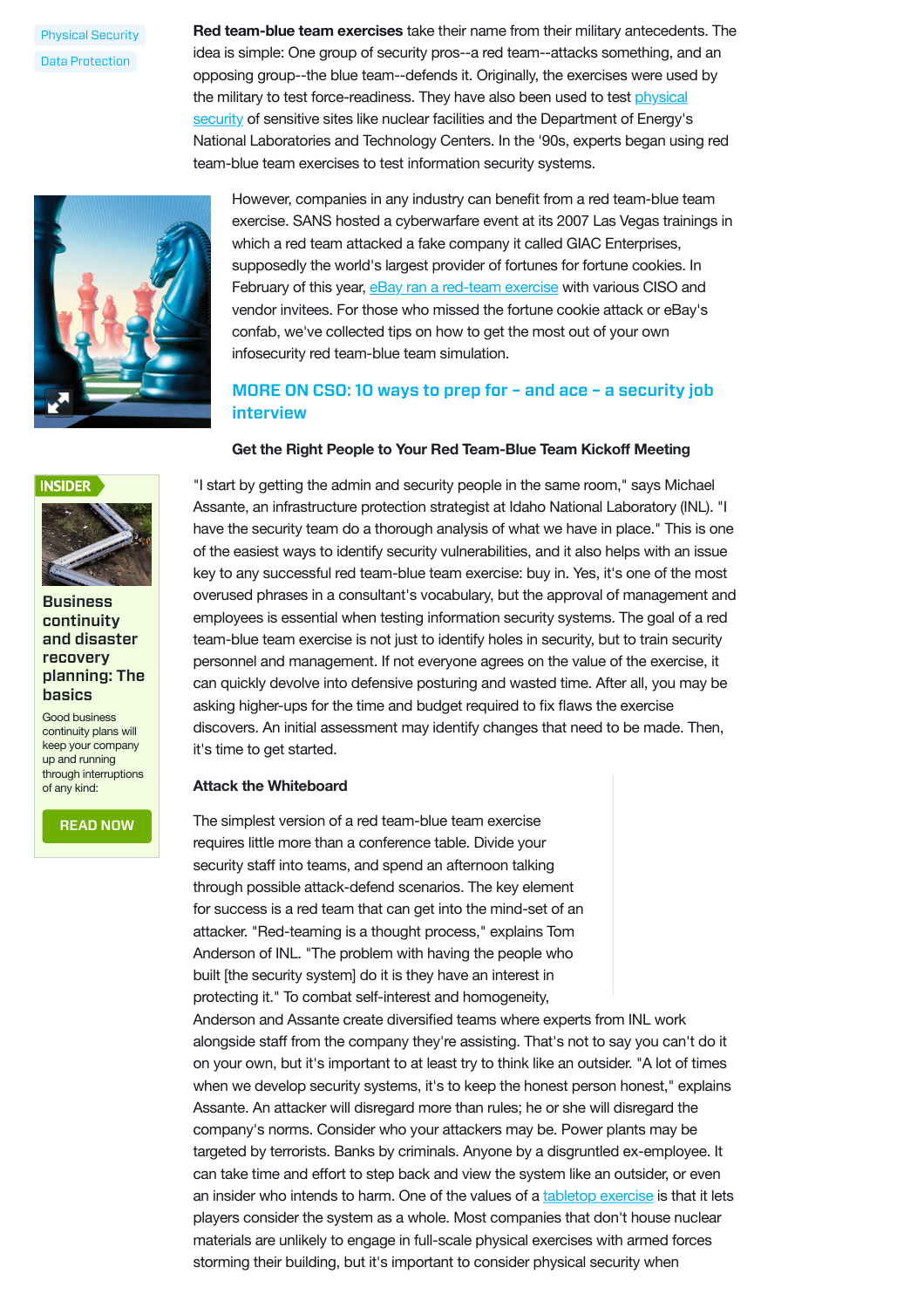developing whiteboard attacks. "Physical systems have to protect the cybersystems, and the cybersystems have to protect the physical systems," says Ray Parks, leader of the Sandia Red Team. "The first thing the guys designing physical security systems say to me is usually, The backbone of our security is a gigabit Ethernet." [Knock that out \(by cyber or physical attack\) and suddenly the physical access](http://www.csoonline.com/article/330219/The_Physical_Access_Control_Project_Planner/1) control system is out of commission. The conference room exercise is especially important for companies that have never attempted a red team-blue team exercise before. "Just by doing a tabletop exercise, you can learn a lot about your risk," says Assante. And, strange as it sounds, keeping things hypothetical provides a learning opportunity that an actual cyberattack by high-end pros may not. In a recent paper, Greg B. White, the director of the Center for Infrastructure Assurance and Security, called red-team attacks on truly unprepared targets "roughly equivalent to army recruits attempting to defend an installation from a group of elite paramilitary forces. Ultimately, the recruits would learn they weren't ready, but the exercise wouldn't provide any training to make them ready." A tabletop exercise provides the opportunity to reflect and assess response options as well as attacks. And then think about what possible breaches might mean. "What is the top end consequence?" says Assante. "A \$10 million loss? Regulatory risk? Is the safety of employees at risk? Or customers?

#### Red-Team the Network

Once you've fixed the holes your whiteboard exercises identified, however, a live attack-and-defend exercise can provide a whole new level of insight, but it's not an activity to be taken on lightly. In some cases, vulnerabilities can be safely demonstrated on a live corporate network, but it's not wise to launch a real attack against your production systems. "Certain kinds of systems should almost never be subjected to live penetration testing," notes Clem. When he works with

#### [POPULAR RESOURCES](http://www.csoonline.com/resources)



companies that rely on [SCADA \(Supervisory Control and Data Acquisition\) systems](http://www.csoonline.com/article/219486/SCADA_System_Security_Out_of_Control/1) to keep plants up and running--common in industries such as power generation and oil and gas refineries--Clem works on test networks not connected to the company's process controls. Assante says that at Idaho National Labs, his team has built clientspecific test beds that mimic the company's real network in order to offer what he calls "facilitated immersive training." Some of the network and security staff try to defend the network while others join Assante's red-team colleagues in attacking it. "This gives the blue team, the defenders, confidence," says Assante. "It's also very useful to the red team. You see vulnerabilities in a whole new light. And they bring that training back" to their coworkers. Giovanni Vigna is an associate professor in the computer security group at UC Santa Barbara's department of computer science. The majority of his students go to work for startups or as security consultants. At the end of the fall semester each year, for his class final, Vigna stages a Capture the Flag competition, a sophisticated red team-blue team exercise in which all teams both attack and defend. It's such a popular event that he's expanded the competition to other universities; last December, classes from 36 teams across four continents participated. "If you're given a website and you have to break into it, that's an incredibly valuable experience," says Vigna. "You can read about PHP file inclusion and how it's a problem, but once you exploit one of those goodies, you really understand what's going on."

#### **Red-Team Your Users**

Even at National Labs, employees are often the weakest link in a security plan. But even if you don't have to worry about employees copying classified material onto home computers, it's important to think about how an enemy could exploit weaknesses in your employees' behavior.

#### YOU MIGHT ALSO LIKE



[Tech companies](http://www.csoonline.com/article/2954984/data-protection/tech-companies-apologize-for-snafus.html) apologize for snafus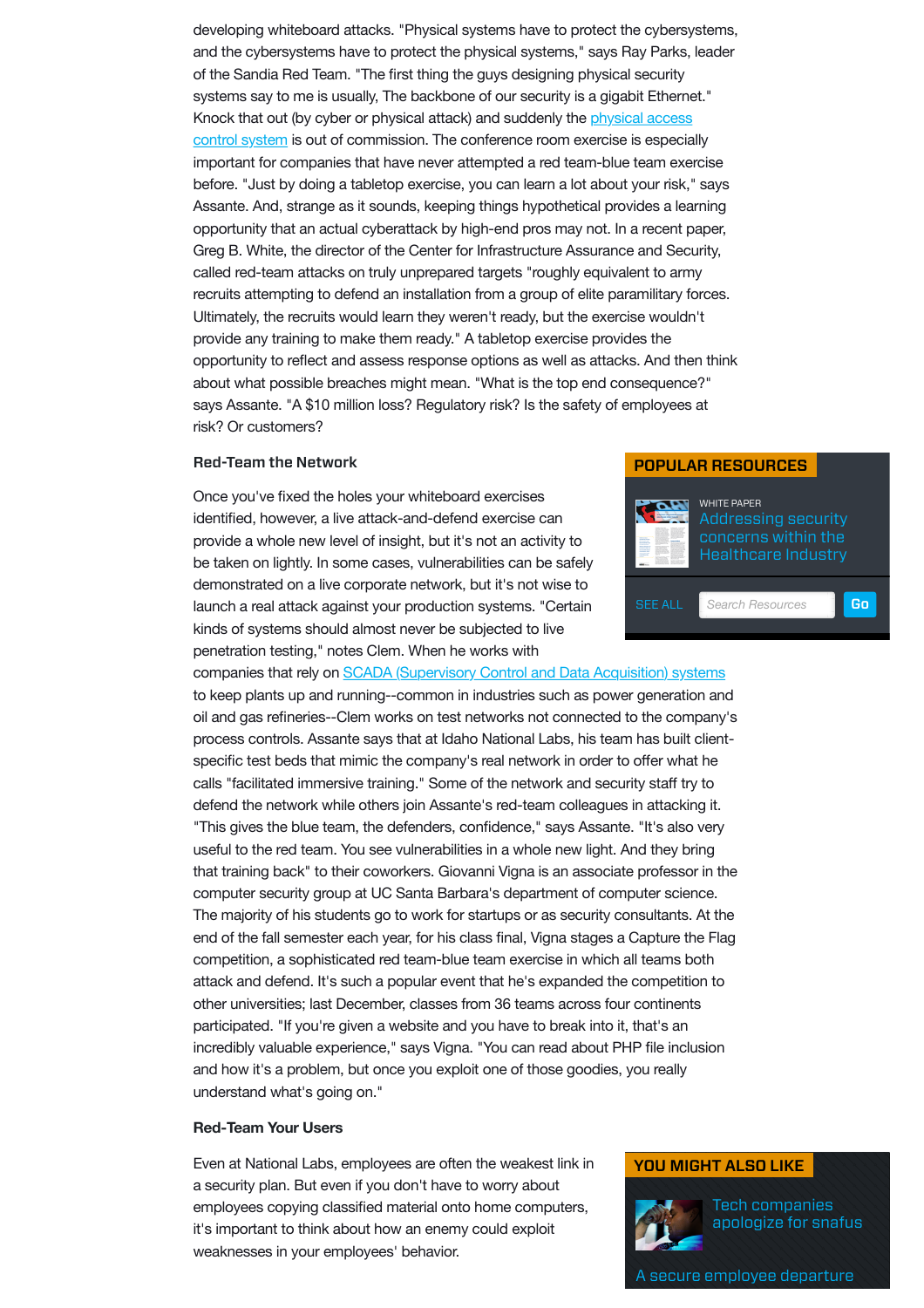Do they prop-open automatic doors? Click on e-mail attachments from strangers? You can test for these problems and similar ones.Assuming you have a written security policy and employees are aware of it, you may not want to announce a red-team exercise, since your goal is to determine the risks of normal behavior. Assante and Anderson have left USB devices lying around office buildings to see who picked them up and plugged them into their computers. They've also sent phishing e-mails to employees to see who would take the bait.



painful



As with earlier exercises, consider the possible consequences of these actions, and also how you can use the exercise to provide training. Think scary blue warning screens when users click through bad links in spam.

#### Rinse and Repeat

If you've done all these things, you're probably feeling pretty good about your information security, and you should. But not for too long. Any CSO worth his or her salt knows security is a moving target. Bad guys are adapting. Even more important, your network is changing. In all likelihood, so is your employee base. Sandia's Parks recalls visiting a client that had implemented a dual man-trap door system in front of a secure area. However, the badge-swipe controller that opened the doors was housed in the regular corporate office and also connected to systems in the human resources department. The result was that access to the "secure" area was controlled by systems located in non-secure areas. The badge-swipe system had been designed for building access. Then, later, the government mandated the mantrap dual door system, so the company simply extended a badge-swipe system it already had in place. "They hadn't thought about the fact that the badge system wasn't designed for that," says Parks. Red-teaming helps companies understand the unintended consequences of those kinds of decisions, and not just at companies with double-door systems. Sandia's red team developed a specialty in wireless security because the need appeared. "Many people migrate from a wired network to a wireless one assuming it works exactly the same, because from their perspective it does work the same," explains Parks. "They don't realize that there are different characteristics that provide different attack surfaces."

"Red-teaming is good at helping the customer understand interdependencies," says Clem, who advocates bringing a red-team mentality to design decisions. He wants his clients to think, How does that added functionality affect security? What could the bad guy do if we do that?

Robin Mejia is a freelance writer based in California. Send feedback to Editor Derek Slater at [dslater@cxo.com.](mailto:dslater@cxo.com)

> $\mathbf{F}$  **in**  $S^+$   $\mathbf{S}$ **Follow everything from CSO Online**

Insider: [How a good CSO confronts inevitable bad news](http://www.csoonline.com/article/2606174/infosec-careers/caught-in-the-breach-how-a-good-cso-confronts-inevitable-bad-news.html#tk.cso_nsdr_intrcpt)  $\blacktriangleright$ 

**P** View [Comments](http://www.csoonline.com/article/2122440/emergency-preparedness/red-team-versus-blue-team--how-to-run-an-effective-simulation.html#comments)

# You Might Like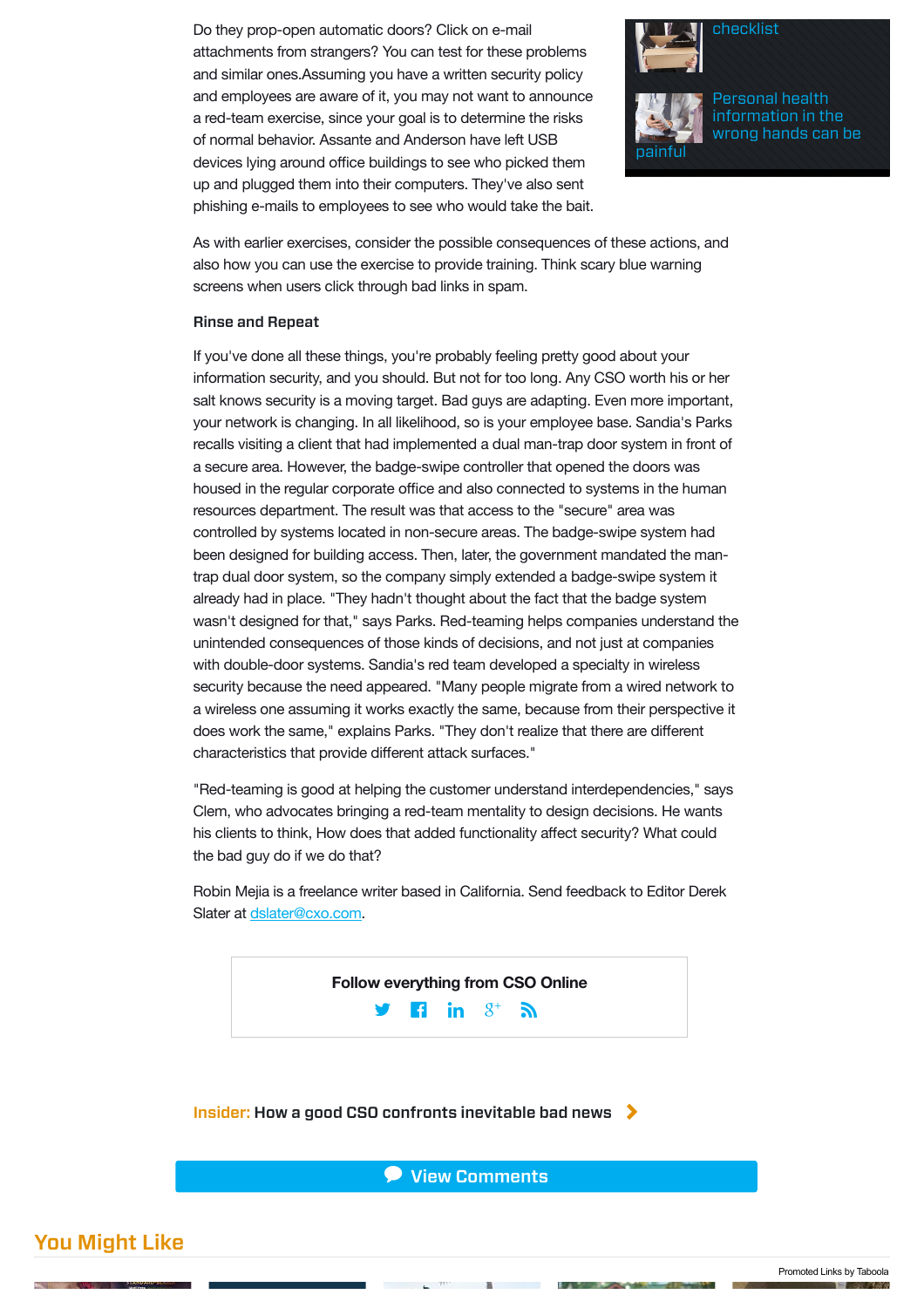

**Sparta Online Game The Most Exciting [MMORPG You've Ever](http://plarium.com/en/strategy-games/sparta-war-of-empires/?plid=64551&pxl=taboola_fr&&publisherID=idg-csoonline) Played. Don't miss…**



**Logi Analytics 2015 State of [Embedded Analytics](http://learn.logianalytics.com/2015-SOEA?gnw=tab&utm_source=taboola&utm_medium=referral) [Report]**



**Stormfall - Online Game The Most Exciting [MMORPG You've Ever](http://plarium.com/en/strategy-games/stormfall-age-of-war/?plid=65759&pxl=taboola_fr&&publisherID=idg-csoonline) Played! Don't Miss…**



**quotespaper.com 10 Crazy Pictures [Taken Just a Second](http://quotespaper.com/general/6864?utm_source=taboola&utm_medium=referral) Before Disaster Professor.BUZZ**



**[16 Pictures That Will](http://professor.buzz/16-pic-that-will-leave-you-hopeful/) Leave You Hopeful!**



**TheSqeez [10 Stars Who Have a](http://thesqeez.com/10-celebs-that-have-a-phd/?utm_source=taboola&utm_medium=referral&utm_campaign=phdt2&utm_term=idg-csoonline) PhD**







**Who 'owns' an [investigation into a](http://www.csoonline.com/article/2889191/data-breach/who-owns-an-investigation.html) security breach?**



**[How about renting a](http://www.csoonline.com/article/2936006/infosec-staffing/how-about-renting-a-cso.html) CSO?**



**StarFluff [11 Famous Child Stars](http://starfluff.com/child-stars-how-have-they-grown/?utm_campaign=childstars-P127-T6-angus-childstars&utm_source=taboola&utm_medium=cpc&utm_term=idg-csoonline) You Wouldn't Recognize Today!**

**Join the discussion** Be the first to comment on this article. [Our Commenting Policies](http://www.csoonline.com/about/comment-policy.html)

| Login | Post a new comment |  |      |
|-------|--------------------|--|------|
|       |                    |  |      |
|       |                    |  | Post |
|       |                    |  |      |

### **0 Comments** [RSS](http://comments.us1.gigya.com/comments/rss/6407751/cso/2122440) | [Subscribe](http://www.csoonline.com/article/2122440/emergency-preparedness/red-team-versus-blue-team--how-to-run-an-effective-simulation.html#)



## Personal health information in the [wrong hands can be](http://www.csoonline.com/article/2954917/cyber-attacks-espionage/personal-health-information-in-the-wrong-hands-can-be-painful.html) painful

Personal Health Information is much more detailed, and much more permanent, than credit card data....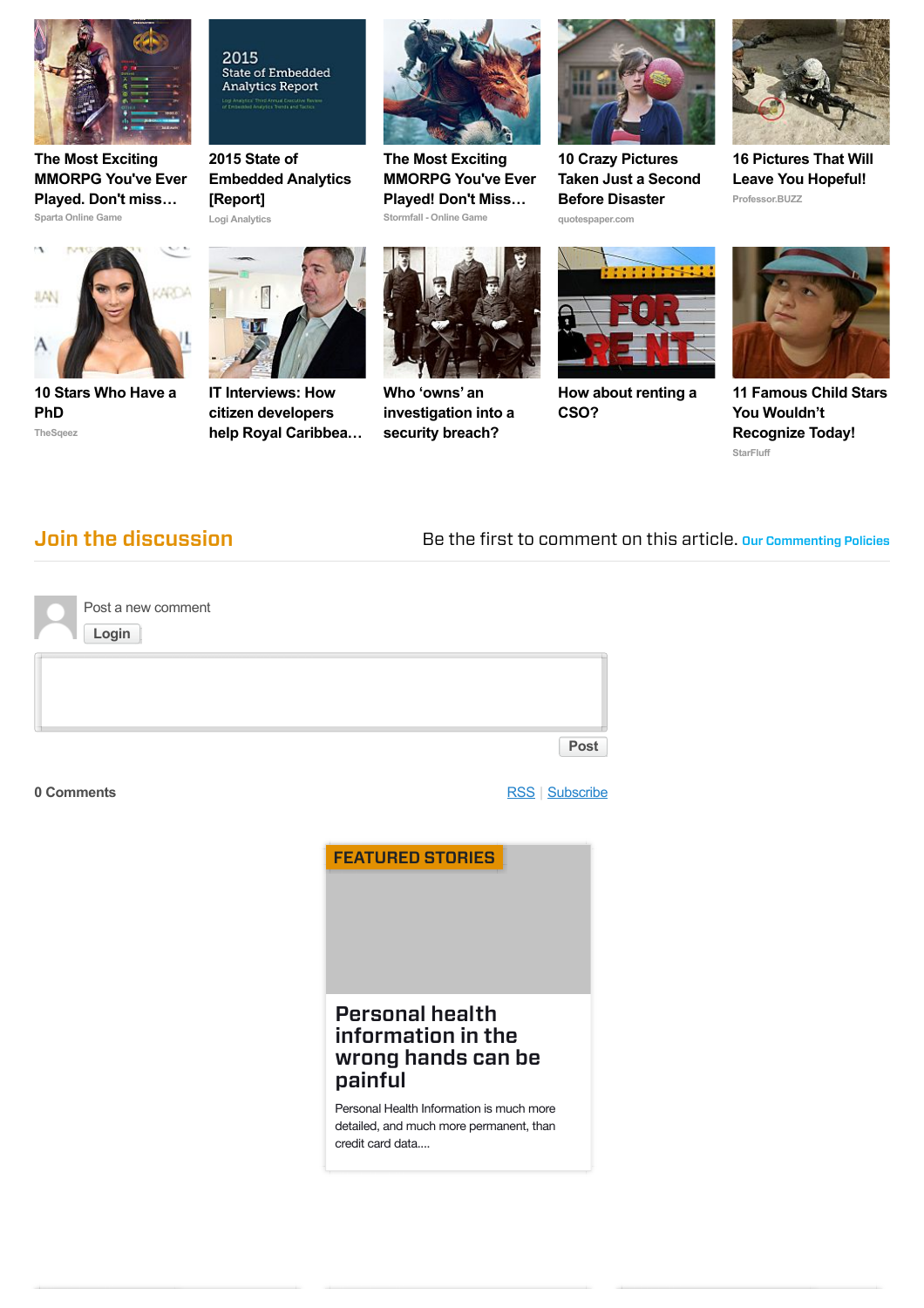

# Sponsored Links